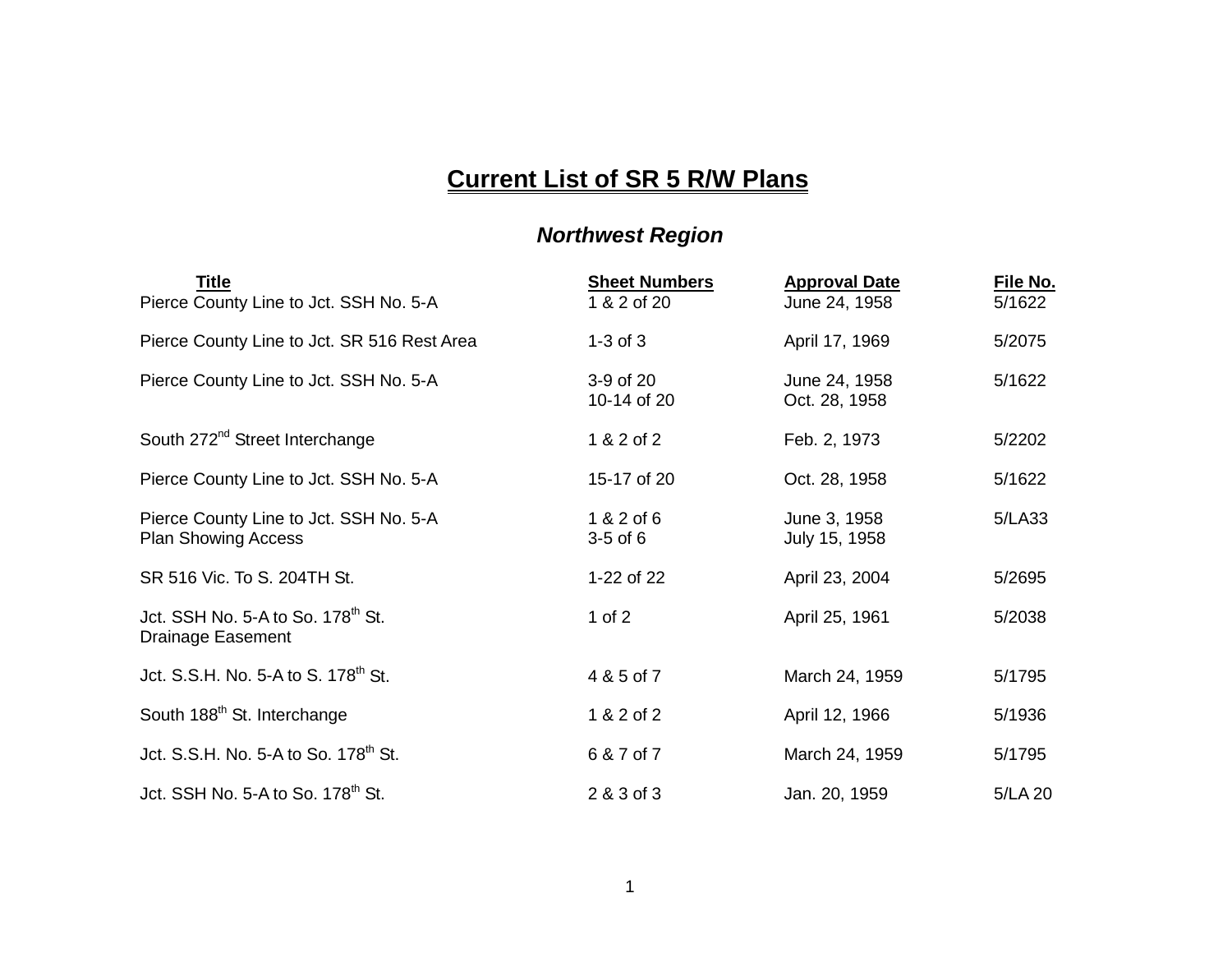Plan Showing Access

| Tuckwila: $57th$ Ave. So. $-$ So. 180 <sup>th</sup> St.<br><b>Drainage Easement</b> | 1 & 2 of 2   | Aug. 25, 1964  | 5/1976 |
|-------------------------------------------------------------------------------------|--------------|----------------|--------|
| South 178 <sup>th</sup> St. to South 126 <sup>th</sup> St.                          | 1-12 of 12   | Jan. 30, 1962  | 5/1837 |
| South 126 <sup>th</sup> St. to Norfolk St.                                          | $1-6$ of $6$ | March 13, 1962 | 5/1945 |
| South 126 <sup>th</sup> St. to Norfolk St.<br><b>Plan Showing Access</b>            | 1 & 2 of 2   | April 12, 1960 | 5/LA44 |
| Seattle Freeway Albro Storm Sewer                                                   | 1-4 of 4     | Feb. 24, 1965  | 5/2029 |
| Seattle Freeway Ryan St. Storm Sewer                                                | 1 & 2 of 2   | June 23, 1964  | 5/2030 |
| Seattle Freeway Norfolk St. to Bayview St.                                          | 1-17 of 17   | Oct. 2, 1962   | 5/1946 |
| Seattle Freeway Bayview St. to Plum St.                                             | 1 of 1       | Dec. 2, 1958   | 5/1617 |
| Seattle Freeway Bayview St. to Plum St.<br><b>Plan Showing Access</b>               | 1 of 1       | Nov. 5, 1958   | 5/LA40 |
| Seattle Freeway Plum Street to Jackson Street                                       | $1-8$ of $8$ | Aug. 7, 1962   | 5/1947 |
| Seattle Freeway Jackson St. to Olive Way                                            | $1-6$ of $6$ | Feb. 17, 1959  | 5/2031 |
| Seattle Freeway Olive Way to E. Galer St.                                           | $1-6$ of $6$ | Aug. 19, 1958  | 5/1976 |
| Seattle Freeway Jackson St. to E. Galer St.<br><b>Plan Showing Access</b>           | 1 & 2 of 2   | June 17, 1958  | 5/LA42 |
| Seattle Freeway East Galer St. to Shelby St.                                        | 1-4 of 4     | Dec. 31, 1957  | 5/1569 |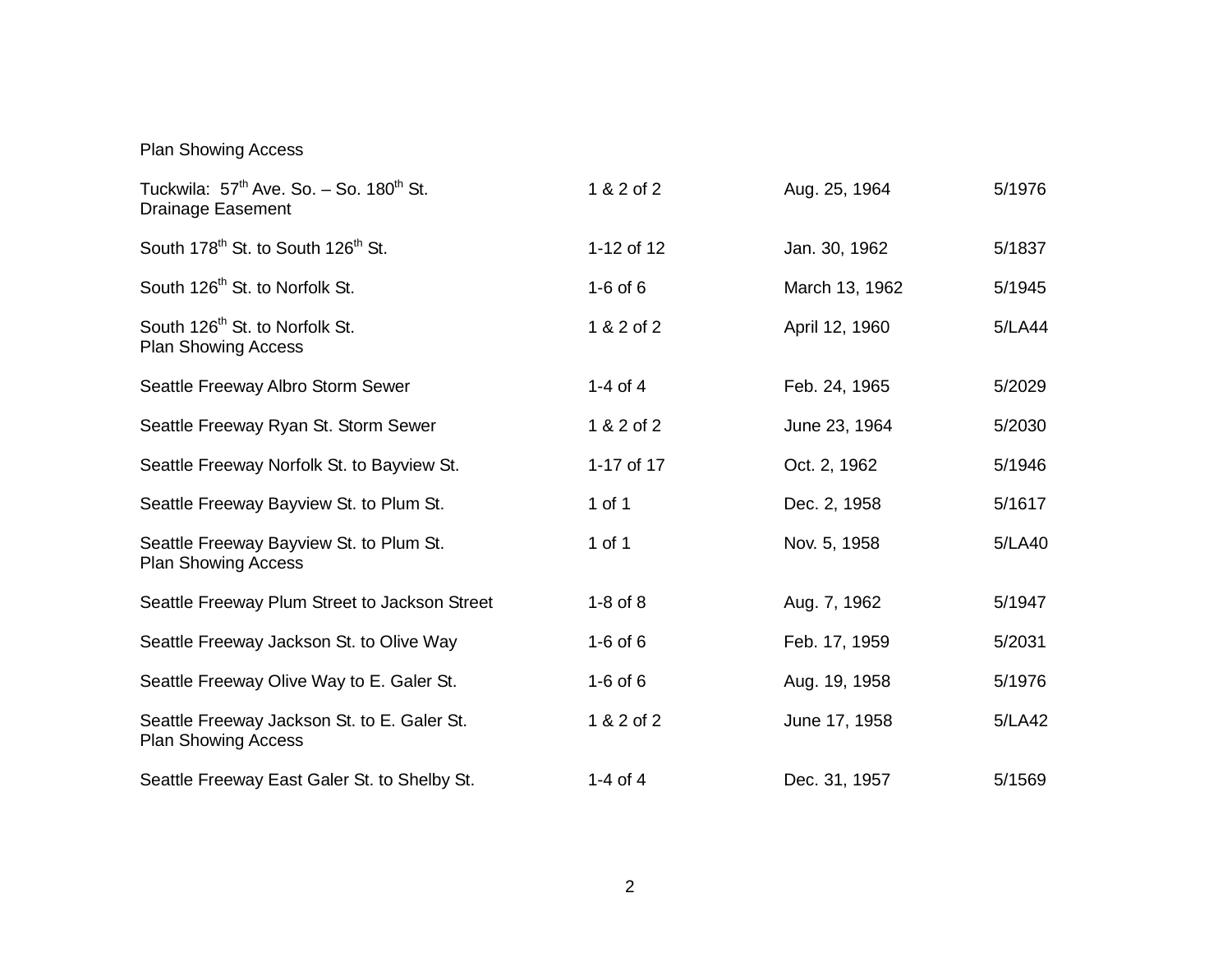| Seattle Freeway Shelby St. to E. 43 <sup>rd</sup> St.                              | $1-3$ of $3$        | Oct. 1, 1957     | 5/1570  |
|------------------------------------------------------------------------------------|---------------------|------------------|---------|
| Seattle Freeway East 43 <sup>rd</sup> St. to East 75 <sup>th</sup> St.             | $1-8$ of $8$        | Jan. 21, 1958    | 5/1797  |
| Seattle Freeway Galer St. to E. 75 <sup>th</sup> St.<br><b>Plan Showing Access</b> | 1 & 2 of 2          | Nov. 26, 1957    | 5/LA41  |
| 5 <sup>th</sup> Ave NE to N 92 <sup>nd</sup> St                                    | $1-6$ of $6$        | October 25, 2007 | 5/2709  |
| Seattle Freeway E. 75 <sup>th</sup> St. to E. 145 <sup>th</sup> St.                | 5-17 of 17          | June 7, 1960     | 5/1937  |
| Seattle Freeway E. 145 <sup>th</sup> St. to E. 200 <sup>th</sup> St.               | 1-15 of 15          | May 31, 1961     | 5/1798  |
| E. 200 <sup>th</sup> St. to Swamp Creek                                            | 1-6 & 10-12 of 12   | March 20, 1961   | 5/1799  |
| Alderwood Manor Interchange                                                        | 1-3 of $4$          | April 7, 1995    | 5/2681  |
| SR 405, 9 <sup>th</sup> Ave. S.E. Vic. to SR 5                                     | 21-24 & 27-31 of 31 | August 30, 2007  | 405/435 |
| Swamp Creek to Jct. SSH No. 2-J                                                    | 1-7 of 15           | March 14, 1961   | 5/1800  |
| 128 <sup>th</sup> St. S.W. Interchange Meridian Ave.<br>Relocation                 | 1 of 1              | Jan. 14, 1985    | 5/2482  |
| Swamp Creek to Jct. SSH No. 2-J                                                    | 8-15 of 15          | March 14, 1961   | 5/1800  |
| Swamp Creek to Jct. S.S.H. No. 2-J<br>Drainage System to Martha Lake               | 1 of 1              | June 4, 1965     | 5/2022  |
| SR 526 Vicinity To 43 <sup>rd</sup> St.                                            | 1-19 of 19          | March 18, 2005   | 5/2699  |
| 43 <sup>rd</sup> St. Vic. To Pacific Ave.                                          | 1-4 of 12           | Feb.25, 2005     | 5/2697  |
| Everett: Jct. F.A.I. 5 Westerly                                                    | 1 of 1              | June 20, 1961    | 5/2289  |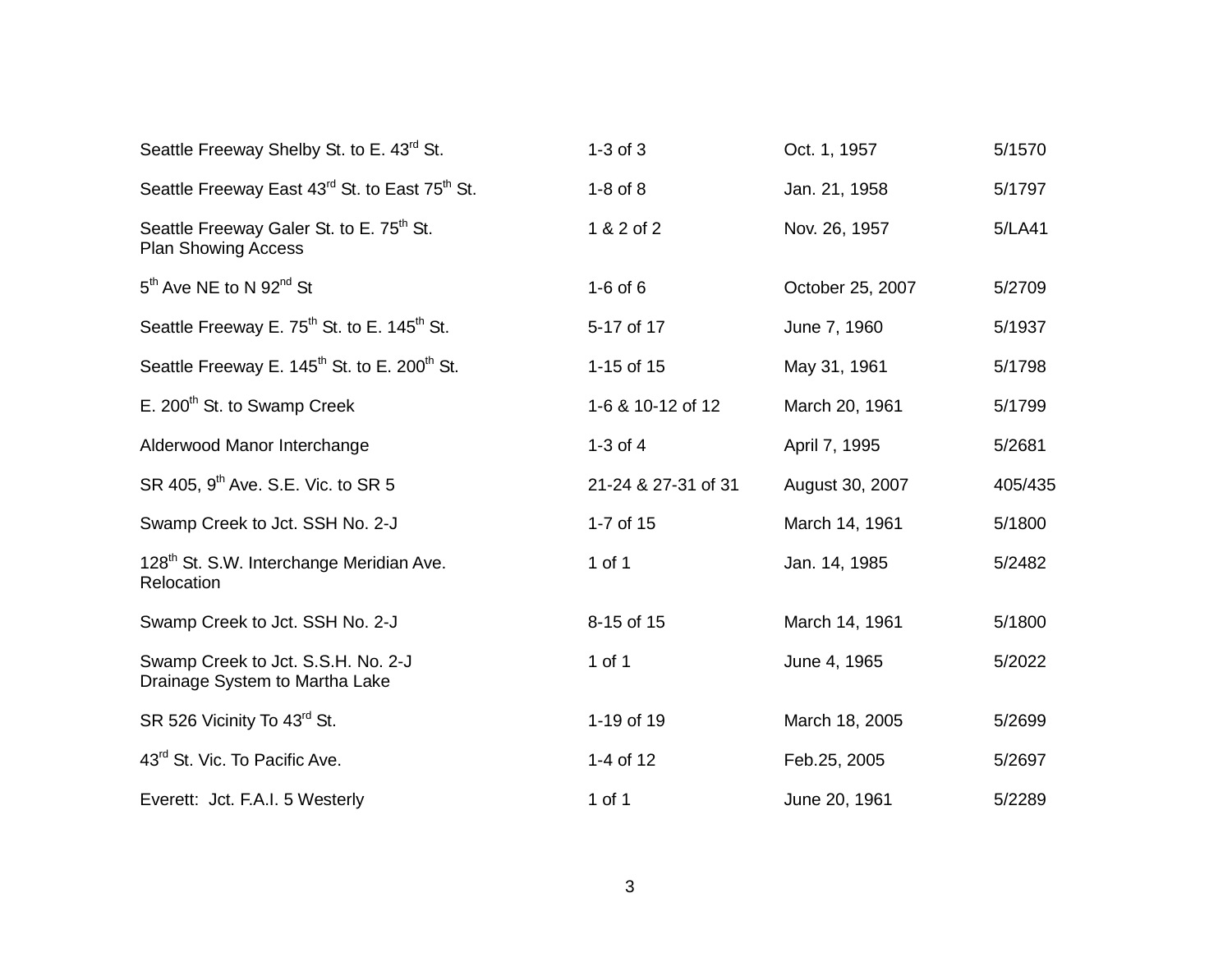| 43 <sup>rd</sup> St. Vic. To Pacific Ave.                          | 4-12 of 12   | Feb.25, 2005         | 5/2697  |
|--------------------------------------------------------------------|--------------|----------------------|---------|
| Pacific Ave. To Snohomish River Vic.                               | 1-11 of 11   | Sept. 23, 2005       | 5/2702  |
| Snohomish River to Marysville                                      | $1-9$ of $9$ | Jan. 3, 1962         | 5/2026  |
| Marysville to Quilceda Creek                                       | $1-5$ of $5$ | Feb. 1, 1967         | 5/2027  |
| Quilceda Creek to Portage Creek                                    | 1-14 of 18   | Sept. 7, 1966        | 5/2028  |
| SR 531 Interchange                                                 | 1-4 of 4     | May 10, 2007         | 5/2710  |
| Quilceda Creek to Portage Creek                                    | 16-18 of 18  | Sept. 7, 1966        | 5/2028  |
| Stimson Road to Stillagumish River Bridge                          | 7 of 9       | Oct. 4, 1955         | 5/1298  |
| Stimson Road to Stillagumish River Bridge                          | 8 of 9       | June 4, 1963         | 5/1298  |
| Stimson Road to Stillagumish River Bridge<br>Vicinity Map          | 1 of 1       | March 22, 1963       | 5/1298A |
| <b>Stimson Road to Pilchuck Hill</b><br><b>Plan Showing Access</b> | 3 & 4 of 6   | May 3, 1955          | 5/LA46  |
| SR 530 Interchange to 284 <sup>th</sup> St. N.W.                   | 1-13 of 13   | Dated Sept. 26, 1968 | 5/2046  |
| 284 <sup>th</sup> St. N.W. to Conway Hill                          | 1-11 of 11   | Dated Dec. 18, 1969  | 5/2082  |
| Conway Hill to Johnson Road                                        | $1-9$ of $9$ | Dated June 20, 1968  | 5/2021  |
| Johnson Road to Blackburn St.                                      | 1-10 of 10   | Dated Nov. 19, 1970  | 5/2098  |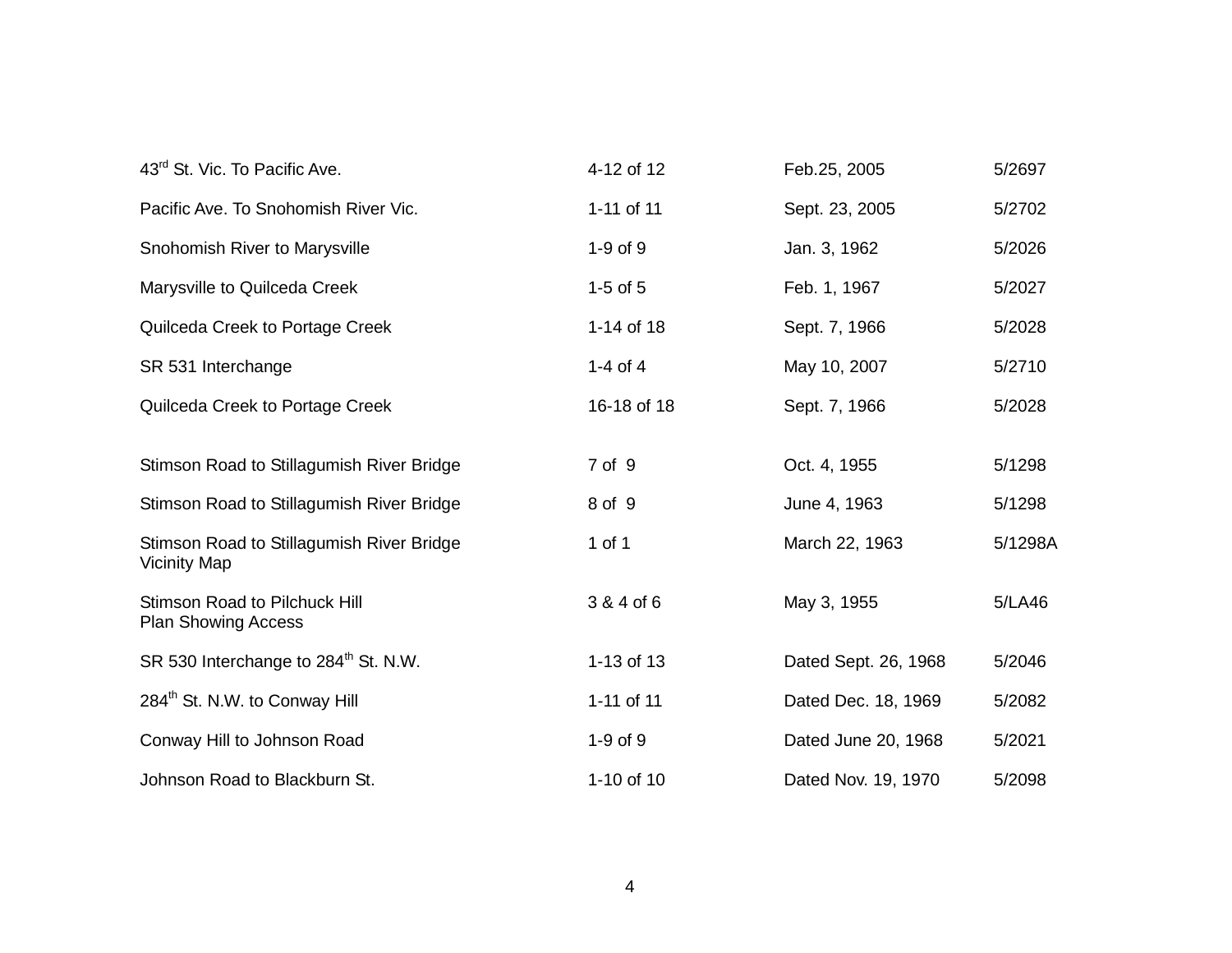| Mount Vernon: Blackburn St. to Skagit River                    | $1-8$ of $8$            | Dated Feb. 25, 1971           | 5/2126 |
|----------------------------------------------------------------|-------------------------|-------------------------------|--------|
| Skagit River to Jct. SR 20                                     | $1-5$ of $5$            | Feb. 4, 1971                  | 5/2117 |
| SR 20 Interchange                                              | $1-5$ of $8$            | November 20, 2006             | 5/2705 |
| Conway Jct. To Jct. P.S.H. No. 1                               | 16 of 18                | Aug. 4, 1953                  | 5/1405 |
|                                                                | 17 & 18 of 18           | Dec. 28, 1954                 |        |
| Conway Jct. To Jct. P.S.H. No. 1<br><b>Plan Showing Access</b> | 5 of 5                  | Dec. 28, 1954                 | 5/LA10 |
| Chuckanut Drive to Alger                                       | 1-6 of 17               | April 1, 1958                 | 5/1694 |
| <b>Skagit County Sundry Site Plans</b>                         | 16                      | April 21, 1986                | M      |
| <b>Chuckanut Drive to Alger</b>                                | 7-11 of 17              | April 1, 1958                 | 5/1694 |
| <b>Skagit County Sundry Site Plans</b>                         | 13 & 14                 | July 28, 1978                 | M      |
| Chuckanut Drive to Alger                                       | 12-17 of 17             | April 1, 1958                 | 5/1694 |
| Chuckanut Drive to Alger                                       | $1-3$ of $4$            | Nov. 26, 1957                 | 5/LAT  |
| <b>Plan Showing Access</b><br>Alger to Lake Samish             | $1-5$ of $5$            | Jan. 26, 1960                 | 5/1548 |
| Alger to Lake Samish<br><b>Plan Showing Access</b>             | $1-3$ of $3$            | Nov. 3, 1959                  | 5/LA1  |
| Lake Samish to Fielding St. in Bellingham                      | 1-4 of 15<br>5-15 of 15 | Oct. 31, 1961<br>Feb. 9, 1960 | 5/1609 |
| Lake Samish to Fielding St. in Bellingham                      | 1 & 2 of 2              | April 25, 1961                | 5/LA3  |